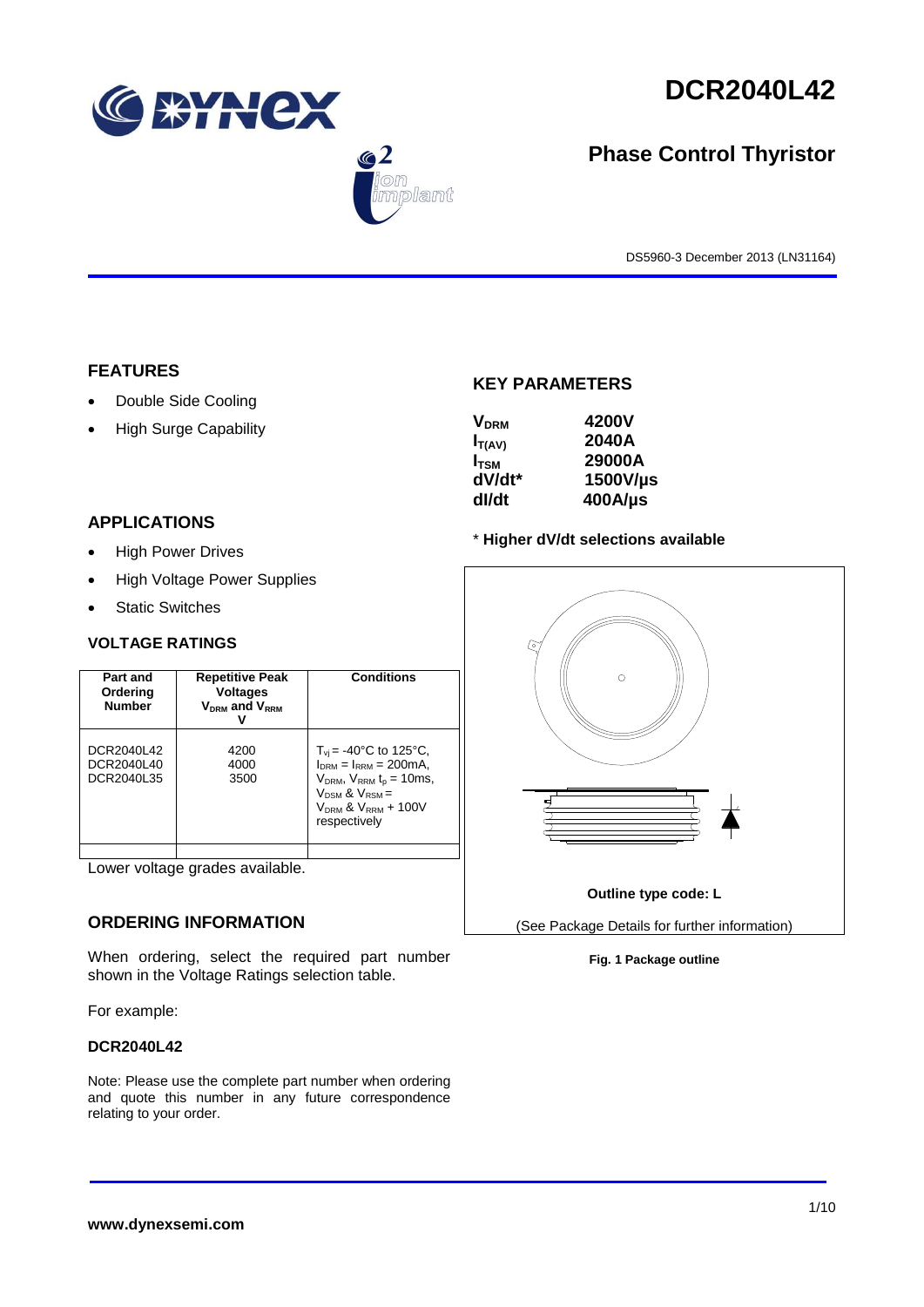



## **CURRENT RATINGS**

**Tcase = 60°C unless stated otherwise**

| Symbol                    | <b>Parameter</b>                     | <b>Test Conditions</b>   | Max. | <b>Units</b> |
|---------------------------|--------------------------------------|--------------------------|------|--------------|
| <b>Double Side Cooled</b> |                                      |                          |      |              |
| $I_{T(AV)}$               | Mean on-state current                | Half wave resistive load | 2040 | A            |
| I <sub>T(RMS)</sub>       | <b>RMS</b> value                     | -                        | 3204 | Α            |
| Iт                        | Continuous (direct) on-state current |                          | 2965 | Α            |

## **SURGE RATINGS**

| Symbol      | <b>Parameter</b>                        | <b>Test Conditions</b>                           | Max. | Units             |
|-------------|-----------------------------------------|--------------------------------------------------|------|-------------------|
| <b>ITSM</b> | Surge (non-repetitive) on-state current | 10ms half sine, $T_{\text{case}} = 125^{\circ}C$ | 29   | kA                |
| $I^2t$      | $I2t$ for fusing                        | $V_R = 0$                                        | 4.2  | MA <sup>2</sup> s |

## **THERMAL AND MECHANICAL RATINGS**

| Symbol           | <b>Parameter</b>                      |                                             | <b>Test Conditions</b> |                          | Max.   | <b>Units</b> |
|------------------|---------------------------------------|---------------------------------------------|------------------------|--------------------------|--------|--------------|
| $R_{th(j-c)}$    | Thermal resistance – junction to case | Double side cooled                          | DC                     |                          | 0.0117 | °C/W         |
|                  |                                       | Single side cooled                          | Anode DC               |                          | 0.0187 | °C/W         |
|                  |                                       |                                             | Cathode DC             | $\overline{\phantom{a}}$ | 0.0329 | °C/W         |
| $R_{th(c-h)}$    | Thermal resistance – case to heatsink | Clamping force 37kN                         | Double side            | $\blacksquare$           | 0.0025 | °C/W         |
|                  |                                       | (with mounting compound)                    | Single side            |                          | 0.005  | °C/W         |
| $T_{\rm vj}$     | Virtual junction temperature          | Blocking V <sub>DRM</sub> / <sub>VRRM</sub> |                        |                          | 125    | °C           |
| $T_{\text{stg}}$ | Storage temperature range             |                                             |                        | -55                      | 125    | °C           |
| $F_m$            | Clamping force                        |                                             |                        | 33.0                     | 41.0   | kN           |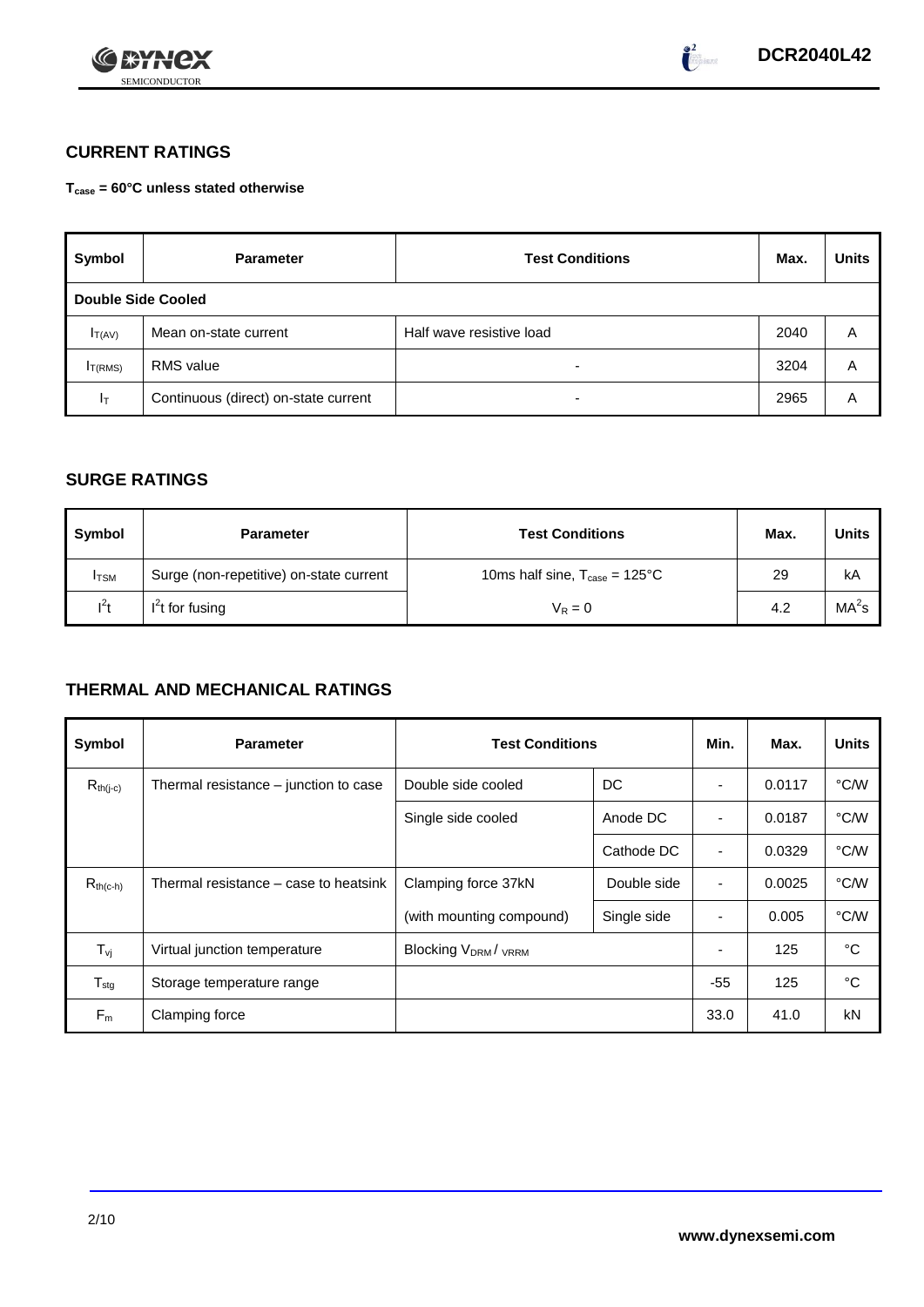



## **DYNAMIC CHARACTERISTICS**

| Symbol           | <b>Parameter</b>                              | <b>Test Conditions</b>                                                  |                    | Min.                     | Max.  | <b>Units</b> |
|------------------|-----------------------------------------------|-------------------------------------------------------------------------|--------------------|--------------------------|-------|--------------|
| <b>IRRM/IDRM</b> | Peak reverse and off-state current            | At $V_{RRM}/V_{DRM}$ , $T_{case} = 125^{\circ}C$                        |                    | ä,                       | 200   | mA           |
| dV/dt            | Max. linear rate of rise of off-state voltage | To 67% $V_{DRM}$ , T <sub>i</sub> = 125°C, gate open                    |                    | ٠                        | 1500  | $V/\mu s$    |
| dl/dt            | Rate of rise of on-state current              | From 67% $V_{DRM}$ to 2x $I_{T(AV)}$                                    | Repetitive<br>50Hz |                          | 200   | $A/\mu s$    |
|                  |                                               | Gate source 30V, 10 $\Omega$ ,                                          | Non-repetitive     |                          | 400   | $A/\mu s$    |
|                  |                                               | $t_r$ < 0.5µs, $T_i$ = 125°C                                            |                    |                          |       |              |
| $V_{T(TO)}$      | Threshold voltage - Low level                 | 500A to 2000A at $T_{\text{case}} = 125^{\circ}$ C                      |                    | -                        | 0.9   | $\vee$       |
|                  | Threshold voltage - High level                | 2000A to 7000A at $T_{\text{case}} = 125^{\circ}$ C                     |                    |                          | 1.08  | V            |
| $r_{\text{T}}$   | On-state slope resistance - Low level         | 500A to 2000A at $T_{\text{case}} = 125^{\circ}$ C                      |                    | ٠                        | 0.36  | $m\Omega$    |
|                  | On-state slope resistance - High level        | 2000A to 7000A at $T_{\text{case}} = 125^{\circ} \text{C}$              |                    | ٠                        | 0.265 | $m\Omega$    |
| $t_{\text{gd}}$  | Delay time                                    | $V_D = 67\% V_{DRM}$ , gate source 30V, 10 $\Omega$                     |                    |                          | 3     | μs           |
|                  |                                               | $t_r = 0.5 \mu s$ , $T_i = 25^{\circ}C$                                 |                    |                          |       |              |
| $t_{\alpha}$     | Turn-off time                                 | $T_i$ = 125°C, $V_R$ = 200V, dl/dt = 1A/µs,                             |                    | 250                      | 500   | μs           |
|                  |                                               | $dV_{DR}/dt = 20V/\mu s$ linear                                         |                    |                          |       |              |
| $Q_{\rm S}$      | Stored charge                                 | $I_T = 2000A$ , $T_i = 125^{\circ}C$ , dl/dt – 1A/µs,                   |                    | 1000                     | 3000  | μC           |
| ΙL.              | Latching current                              | $T_i = 25^{\circ}C$ , $V_D = 5V$                                        |                    | $\overline{\phantom{0}}$ | 3     | A            |
| Īн               | Holding current                               | $T_i = 25^{\circ}C$ , $R_{G-K} = \infty$ , $I_{TM} = 500A$ , $I_T = 5A$ |                    |                          | 300   | mA           |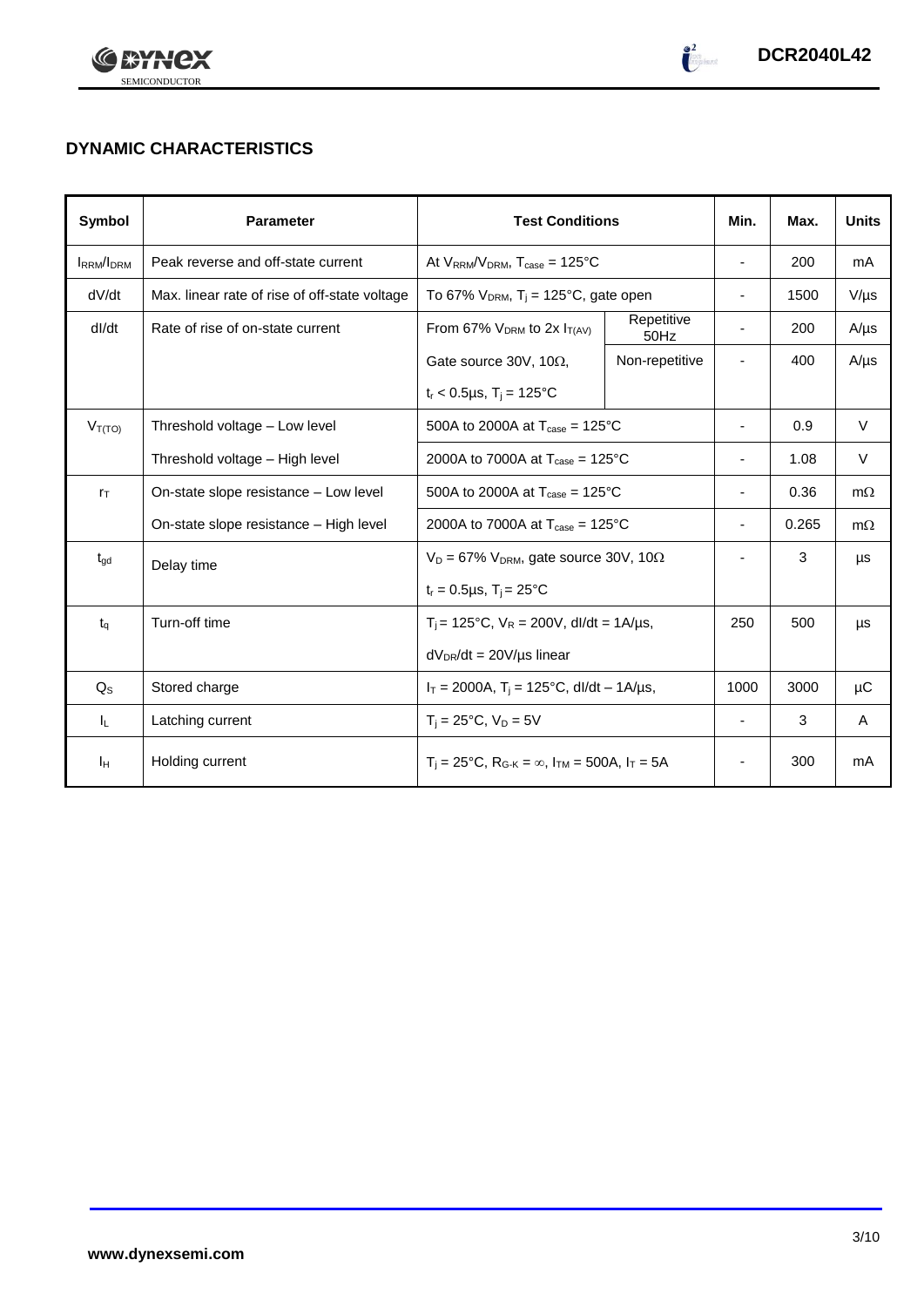

 $\int_{0}^{2}$ 

## **GATE TRIGGER CHARACTERISTICS AND RATINGS**

| Symbol   | <b>Parameter</b>         | <b>Test Conditions</b>                   | Max. | Units |
|----------|--------------------------|------------------------------------------|------|-------|
| $V_{GT}$ | Gate trigger voltage     | $V_{DRM}$ = 5V, $T_{case}$ = 25°C        | 1.5  |       |
| VGD      | Gate non-trigger voltage | At $V_{DRM}$ , $T_{case} = 125^{\circ}C$ | 0.4  |       |
| IGТ      | Gate trigger current     | $V_{DRM}$ = 5V, $T_{case}$ = 25°C        | 350  | mA    |
| lgp      | Gate non-trigger current | $V_{DRM}$ = 5V, $T_{case}$ = 25°C        | 10   | mA    |

## **CURVES**



#### **Fig.2 Maximum & minimum on-state characteristics**

**V<sub>TM</sub> EQUATION** 

 $V_{TM} = A + BIn (I_T) + C.I_T + D.\sqrt{I_T}$ 

Where 
$$
A = 0.137154
$$
  
\n $B = 0.132631$   
\n $C = 0.000248$   
\n $D = -0.001126$   
\nthese values are valid for T<sub>j</sub> = 125°C for I<sub>T</sub> 100A to 7000A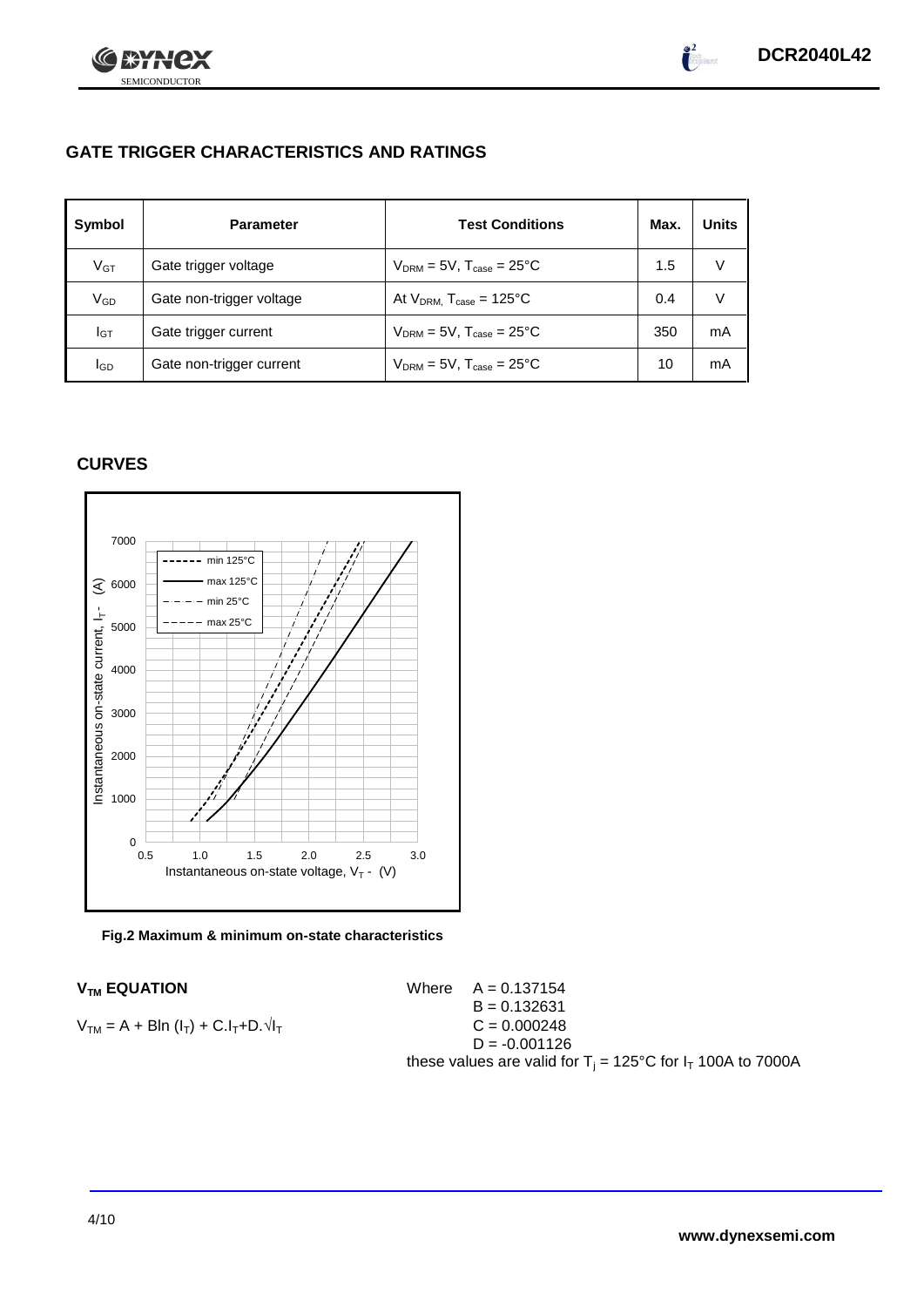





**double side cooled – sine wave**



**Fig.6 On-state power dissipation – rectangular wave**

 $\int_0^2$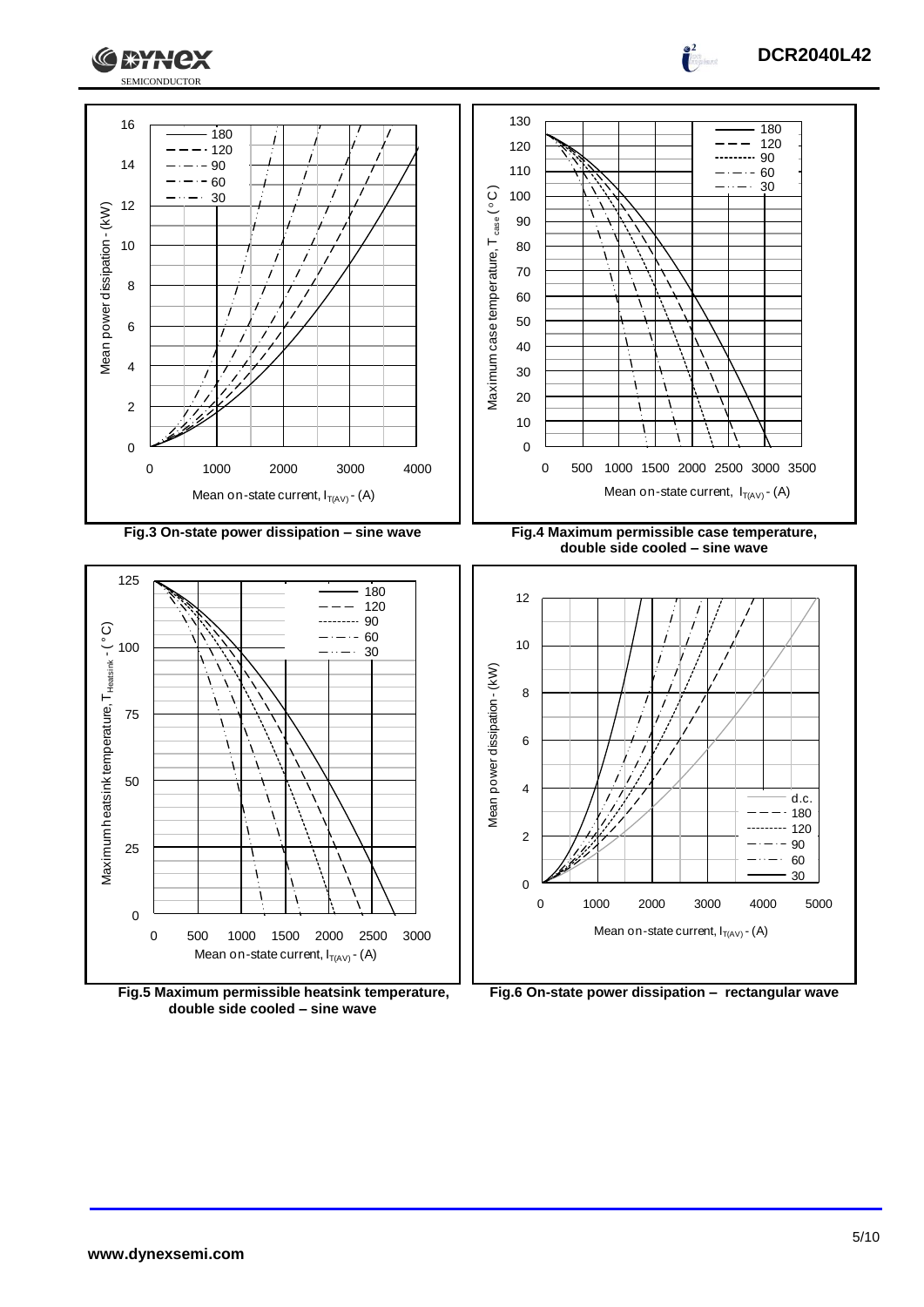

**Fig.7 Maximum permissible case temperature, double side cooled – rectangular wave**



**Fig.8 Maximum permissible heatsink temperature, double side cooled – rectangular wave**

| Double side cooled  | $R_i$ (°C/kW) | 0.8342    | 2.6074    | 4.2073    | 4.041  |
|---------------------|---------------|-----------|-----------|-----------|--------|
|                     | $T_i(s)$      | 0.008639  | 0.0533503 | 0.3309504 | 1.612  |
| Anode side cooled   | $R_i$ (°C/kW) | 0.9647    | 2.8312    | 4.9433    | 9.909  |
|                     | $T_i(s)$      | 0.0096096 | 0.0627037 | 0.4198958 | 8.908  |
| Cathode side cooled | R. (°C/kW)    | 0.9285    | 2.9366    | 2.3581    | 26.683 |
|                     | $T_i$ (s)     | 0.0093033 | 0.0621535 | 0.3092235 | 5.835  |

$$
Z_{th} = \sum [R_i \times (1-\exp. (t/t_i))]
$$

 $\Delta R_{th(j-c)}$  Conduction

Tables show the increments of thermal resistance  $R_{th(j-c)}$  when the device operates at conduction angles other than d.c.

|             | Double side cooling       |       | Anode Side Cooling |       |                            |                  | Cathode Sided Cooling |                           |  |
|-------------|---------------------------|-------|--------------------|-------|----------------------------|------------------|-----------------------|---------------------------|--|
|             | $\Delta Z_{\text{th}}(z)$ |       |                    |       | $\Delta Z_{\text{th}}$ (z) |                  |                       | $\Delta Z_{\text{th}}(z)$ |  |
| $A^{\circ}$ | sine.                     | rect. | $\theta^{\circ}$   | sine. | rect.                      | $\theta^{\circ}$ | sine.                 | rect.                     |  |
| 180         | 1.45                      | 0.98  | 180                | 1.43  | 0.97                       | 180              | 1.44                  | 0.97                      |  |
| 120         | 1.68                      | 1.40  | 120                | 1.66  | 1.39                       | 120              | 1.66                  | 1.39                      |  |
| 90          | 1.93                      | 1.64  | 90                 | 1.90  | 1.62                       | 90               | 1.91                  | 1.63                      |  |
| 60          | 2.16                      | 1.90  | 60                 | 2.12  | 1.88                       | 60               | 2.14                  | 1.89                      |  |
| 30          | 2.34                      | 2.19  | 30                 | 2.30  | 2.15                       | 30               | 2.31                  | 2.17                      |  |
| 15          | 2.42                      | 2.34  | 15                 | 2.37  | 2.30                       | 15               | 2.39                  | 2.31                      |  |
|             |                           |       |                    |       |                            |                  |                       |                           |  |

| Cathode Sided Cooling |                           |       |  |
|-----------------------|---------------------------|-------|--|
|                       | $\Delta Z_{\text{th}}(z)$ |       |  |
| $\theta^{\circ}$      | sine.                     | rect. |  |
| 180                   | 1.44                      | 0.97  |  |
| 120                   | 1.66                      | 1.39  |  |
| 90                    | 1.91                      | 1.63  |  |
| 60                    | 2.14                      | 1.89  |  |
| 30                    | 2.31                      | 2.17  |  |
| 15                    | 2.39                      | 2.31  |  |

**Fig.9 Maximum (limit) transient thermal impedance – junction to case (°C/kW)**

6/10



d.c.  $-180$  $-120$ 90 60 30

 $\overline{a}$  $\overline{\phantom{a}}$ 

 $\int_0^2$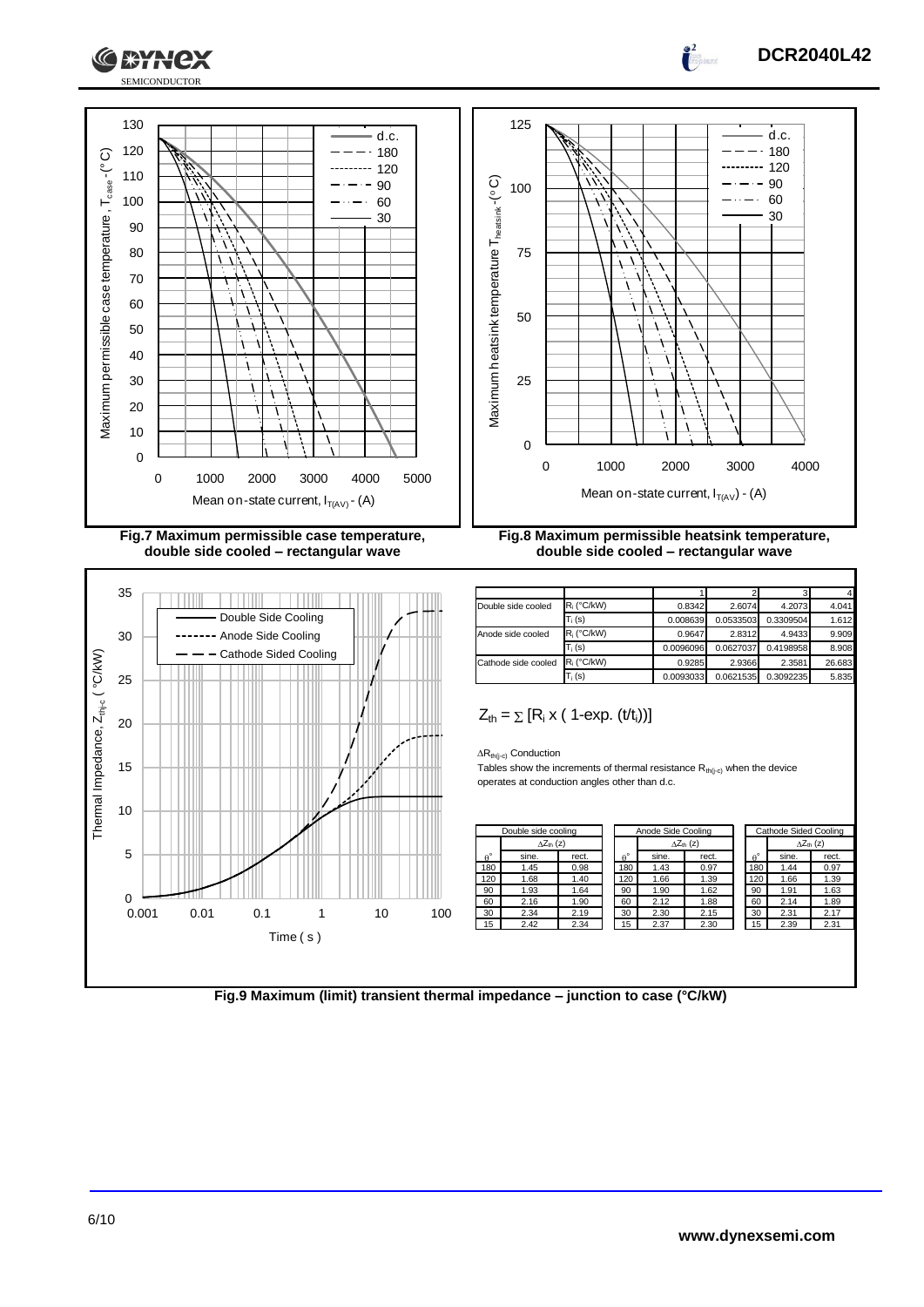

 $\int_0^2$ 

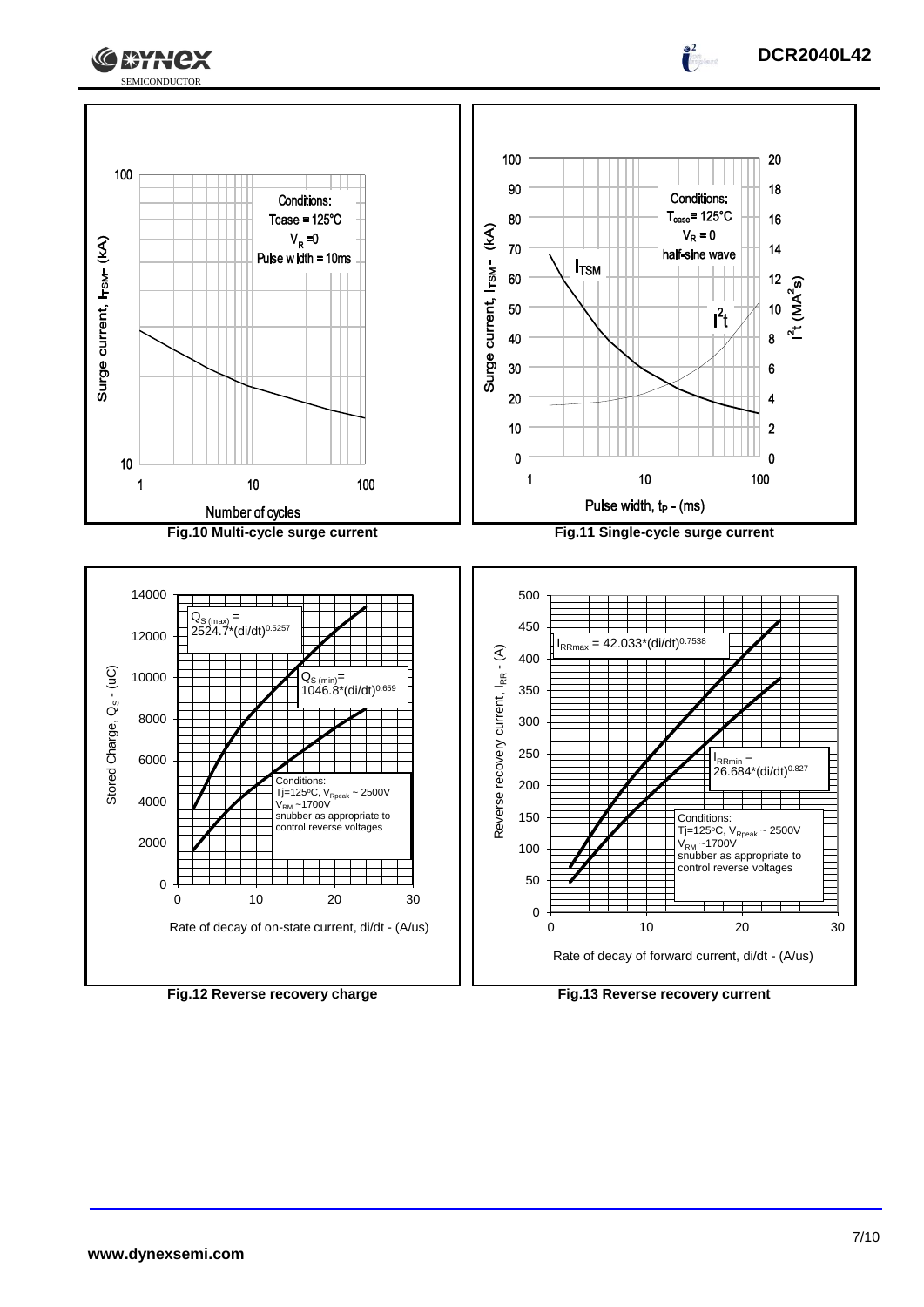

**Fig14 Gate Characteristics**



**Fig. 15 Gate characteristics**

**DCR2040L42**

 $\int_{0}^{2}$ 

CEYNEX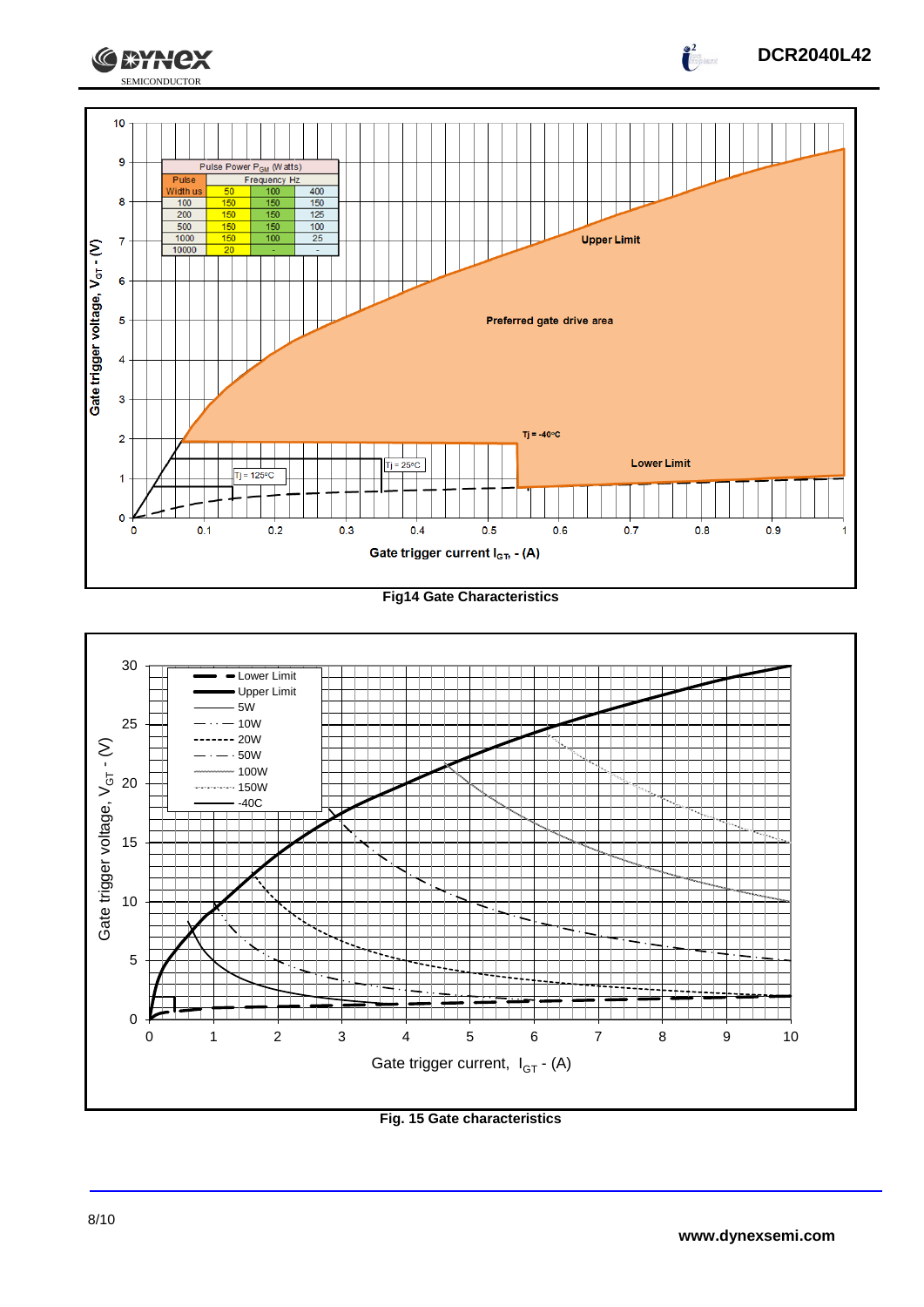

 $\int_{0}^{2}$ 

## **PACKAGE DETAILS**

For further package information, please contact Customer Services. All dimensions in mm, unless stated otherwise. DO NOT SCALE.

| 3rd ANGLE PROJECTION<br>DO NOT SCALE<br>IF IN DOUBT ASK<br>$\leftrightarrow$<br>HOLE Ø3.60 X 2.00<br>DEEP (IN BOTH<br>ELECTRODES)<br>20° OFFSET (NOM.)<br>TO GATE TUBE<br>Ø98.9 MAX.<br>Ø62.85 NOM.<br>CATHODE<br>$\overline{\omega}$ 1.5<br>GATE<br>Ø62.85 NOM.<br>ANODE<br>FOR PACKAGE HEIGHT<br><b>SEE TABLE</b> | Device<br>DCR1374SBA18<br>DCR1375SBA28<br>DCR1376SBA36<br>DCR2690L22<br>DCR2480L28<br><b>DCR2040L42</b><br>DCR1850L52<br>DCR1570L65<br>DCR1300L85 | Maximum<br><b>Thickness</b><br>(mm)<br>34.515<br>34.59<br>34.82<br>34.515<br>34.59<br>34.82<br>34.94<br>35.2<br>35.56 | Minimum<br><b>Thickness</b><br>(mm)<br>33.965<br>34.04<br>34.27<br>33.965<br>34.04<br>34.27<br>34.39<br>34.65<br>35.01 |  |
|---------------------------------------------------------------------------------------------------------------------------------------------------------------------------------------------------------------------------------------------------------------------------------------------------------------------|---------------------------------------------------------------------------------------------------------------------------------------------------|-----------------------------------------------------------------------------------------------------------------------|------------------------------------------------------------------------------------------------------------------------|--|
| Lead length: 420mm<br>Lead terminal connector: M4 ring<br>Package outline type code: L                                                                                                                                                                                                                              |                                                                                                                                                   |                                                                                                                       |                                                                                                                        |  |

**Fig.16 Package outline**